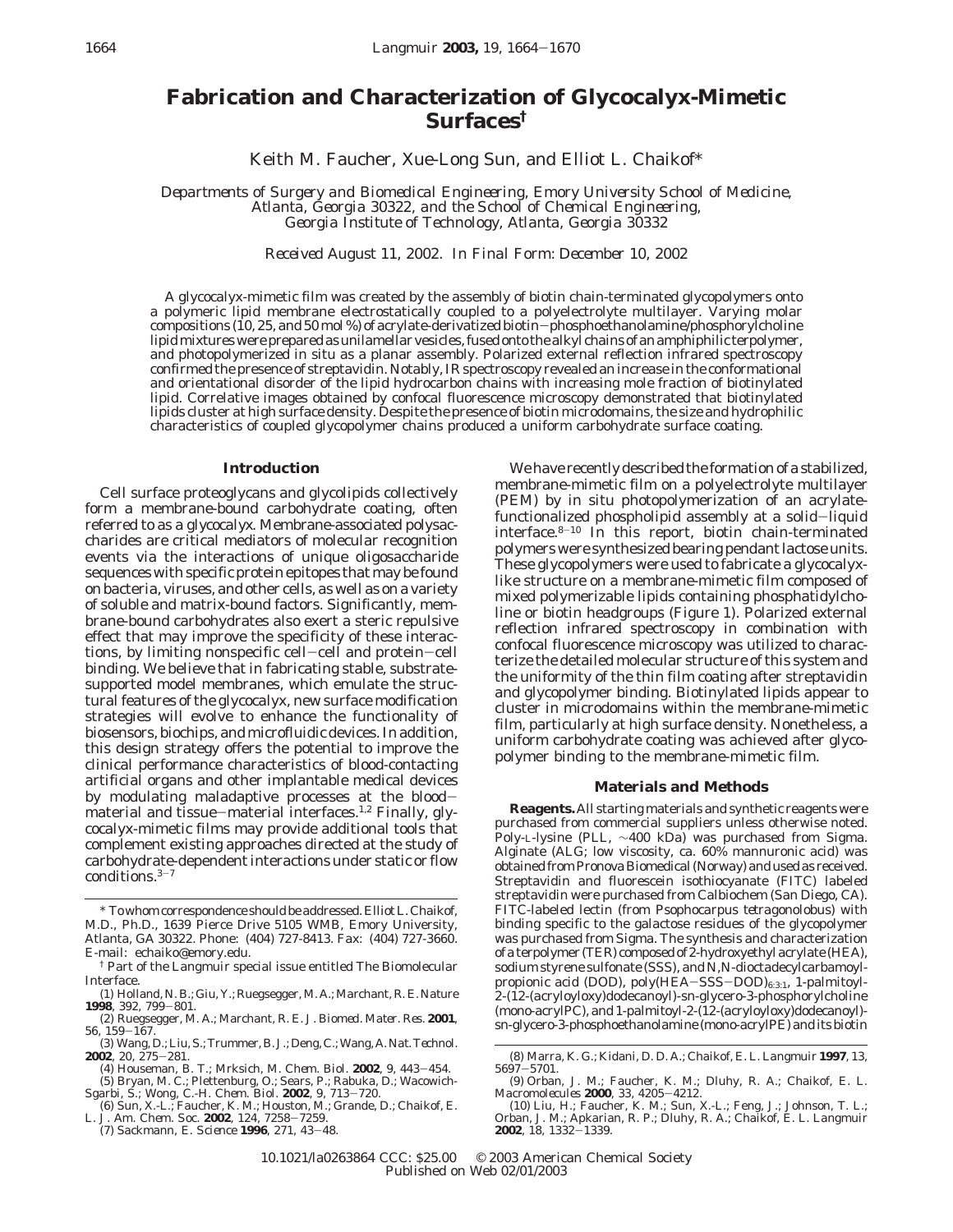

**Figure 1.** Schematic representation of a glycocalyx-mimetic thin film produced by coupling biotin-terminated glycopolymers to a supported lipid membrane.

derivative (mono-acrylPE-biotin) have been described in detail elsewhere.10-<sup>14</sup>

The biotin chain-terminated glycopolymer was generated by cyanoxyl-mediated free radical polymerization, as previously reported.6 Briefly, 4-aminobenzyl-biotinamide was used as the initiator for the polymerization of 2-acrylaminoethyl lactoside with acrylamide. Treatment of the initiator with  $HBF<sub>4</sub>$  and NaNO<sub>2</sub> in deoxygened  $H_2O-THF$  (1:1) generated an arenediazonium cation, which upon reaction with NaOCN at 50 °C afforded a biotinyl aryl free ra $\operatorname{dical}$  and a cyanoxyl free radical ('OC $\equiv$ N) as the initiating system. A biotin chain-terminated glycopolymer was generated in 75% conversion as a white spongy powder. The molar mass  $(M<sub>n</sub>)$  of the polymer was 12 kDa with a polydispersity index  $(M_w/M_n)$  of 1.3 determined from size-exclusion chromatography coupled with both refractive index and laser-light scattering detectors. The mole fraction of the lactose-bearing repeat units in the biotinylated glycopolymer is 1:7 lactose/ acrylamide with a total of 10 repeat units.

**Instrumentation.** *Contact angles* were obtained using a Rame-Hart goniometer, model 100-00. Measurements are reported as the average value plus or minus standard deviation of advancing or receding contact angles of at least 15 data points (5 measurements each per 3 samples).

*Infrared Spectroscopy.* Spectra were acquired using a Digilab/ BioRad FTS-4000 Fourier transform infrared (FT-IR) spectrometer (Randolf, MA) equipped with a wide-band MCT detector, collected with 512 background scans, triangular apodization, and 4 cm-<sup>1</sup> resolution. Polarized infrared external reflection spectra were acquired using a Thermo Spectra-Tech 510 external reflection accessory (60° angle of incidence; Shelton, CT) with infrared (IR) radiation polarized perpendicular or parallel to the surface normal using a Thermo Spectra-Tech ZnSe wire grid polarizer. Perpendicular  $(R_s)$  and parallel  $(R_p)$  polarized external reflection spectra were acquired using the spectrum of a clean silicon wafer as a background. Samples were acquired with  $300-$ 450 sample scans depending on the amount of water vapor present in the sample spectrum. Reference spectra of biotin-acrylate-PE and acrylate-PC bulk powders were obtained with a Specac Silvergate (Smyrna, GA) single bounce attenuated total reflection anvil press accessory. Conditions were similar to those described above, with the exception that the spectra were obtained in an unpolarized format and with 100 background and sample scans. Spectral manipulations performed on the data, such as baseline correction,  $CO<sub>2</sub>$  peak removal (from 2250 to 2405 cm<sup>-1</sup>), and center-of-gravity frequency position determination of IR absorption bands, were performed using the Grams/32 software package (Thermo Galactic Industries, Salem, NH). Infrared band assignments were obtained from reference values previously reported in the literature.15-<sup>18</sup>

*Confocal Fluorescence Microscopy.* Fluorescence images were acquired using a Zeiss LSM 510 epifluorescence microscope under  $63\times$  (oil) magnification and illuminated using an argon ion laser at 485 nm. Lower magnification images acquired in air look similar, albeit with less detail compared to those obtained using oil immersion. The oil was added to the film surface immediately prior to the initiation of imaging. Images were acquired using eight coadded scans in line mode for films coated onto silicon substrates. No post-image processing was performed.

**Preparation of Silicon Substrates.** Prime grade silicon wafers were purchased from Si-Tech Inc. (Topsfield, MA), were 4 in. in diameter, type  $P/b \langle 100 \rangle$ , with a  $4-8 \Omega$  cm resistivity and  $500-550 \ \mu m$  thickness, and were polished on one side. Slides were cut using a diamond-tipped glass cutter in dimensions of approximately 1.0 in.  $\times$  1.5 in. for infrared external reflection spectroscopy and 0.5 in.  $\times$  0.5 in. for confocal fluorescence microscopy. After cutting, the slides were cleaned by sonication in a 1:8 mixture of Multi-Terge detergent: DI water for 15 min followed by rinsing the samples 10 times in deionized water. The sonication and rinsing procedure was then repeated twice using deionized water alone.

**Fabrication of Biotin-Functionalized Supported Lipid Membranes.** *Preparation of a (PLL*-*ALG)5*-*PLL Terpolymer Film on Silicon.* PLL and ALG were prepared at concentrations of 0.10 and 0.15 w/v % in phosphate-buffered saline (PBS; 20 mM NaH2PO4, 0.9 w/v % NaCl, pH 7.4), respectively. PLL and ALG alternating monolayers were deposited on silicon using 60 s contact times for each solution, followed by three rinses with deionized water (∼10 s/rinse) between each coating solution. The (PLL-ALG)5-PLL-coated silicon substrates were then exposed to a 0.1 mM solution of poly(HEA-DOD-SSS) $_{6:3:1}$  dissolved in a mixture of 20 mM  $Na\tilde{H}_2PO_4/DMSO$  (99:1 v/v), pH = 7.41, for 90 s. The  $(PLL-ALG)_5-PLL$  terpolymer coated samples were then rinsed  $7-10$  times with deionized water.

*Vesicle Fusion*. Large unilamellar vesicles (LUVs) totaling 12 mM lipid (in either 0, 10, 25, or 50 mol % biotin-mono-acrylPE/ mono-acrylPC mixtures) in 20 mM sodium phosphate buffer (pH 7.4) were prepared by three successive freeze/thaw/vortex cycles using liquid  $N_2$  and a 65 °C water bath. The LUVs were then extruded 21 times each through 2.0 *µ*m and 600 nm polycarbonate filters (Millipore), and the solution was diluted to 1.2 mM with

<sup>(11)</sup> Marra, K. G.; Winger, T. M.; Hanson, S. R.; Chaikof, E. L. *Macromolecules* **<sup>1997</sup>**, *<sup>30</sup>*, 6483-6488.

<sup>(12)</sup> Chon, J. H.; Marra, K. G.; Chaikof, E. L. *J. Biomater. Sci., Polym.*

*Ed.* **<sup>1999</sup>**, *<sup>10</sup>*, 95-108. (13) Sells, T. D.; O'Brien, D. F. *Macromolecules* **<sup>1994</sup>**, *<sup>27</sup>*, 226-233. (14) Sun, X.-L.; Liu, H.; Orban, J. M.; Sun, L.; Chaikof, E. L. *Bioconjugate Chem.* **<sup>2001</sup>**, *<sup>12</sup>*, 673-677.

<sup>(15)</sup> Jackson, M.; Mantsch, H. H. *Spectrochim. Acta Rev.* **1993**, *15*, <sup>53</sup>-69.

<sup>(16)</sup> Tamm, L. K.; Tatulian, S. A. *Q. Rev. Biophys.* **<sup>1997</sup>**, *<sup>30</sup>*, 365- 429.

<sup>(17)</sup> Goormaghtigh, E.; Cabiaux, V.; Ruysschaert, J.-M. In*Subcellular Biochemistry, Volume 23*: *Physicochemical Methods in the Study of Biomembranes*; Ralston, H. J. H. a. G. B., Ed.; Plenum Press: New

York, 1994; pp 329-362. (18) Shriner, R. L.; Fuson, R. C.; Curtin, D. Y.; Morrill, T. C. *The Systematic Identification of Organic Compounds*; John Wiley & Sons: New York, 1980.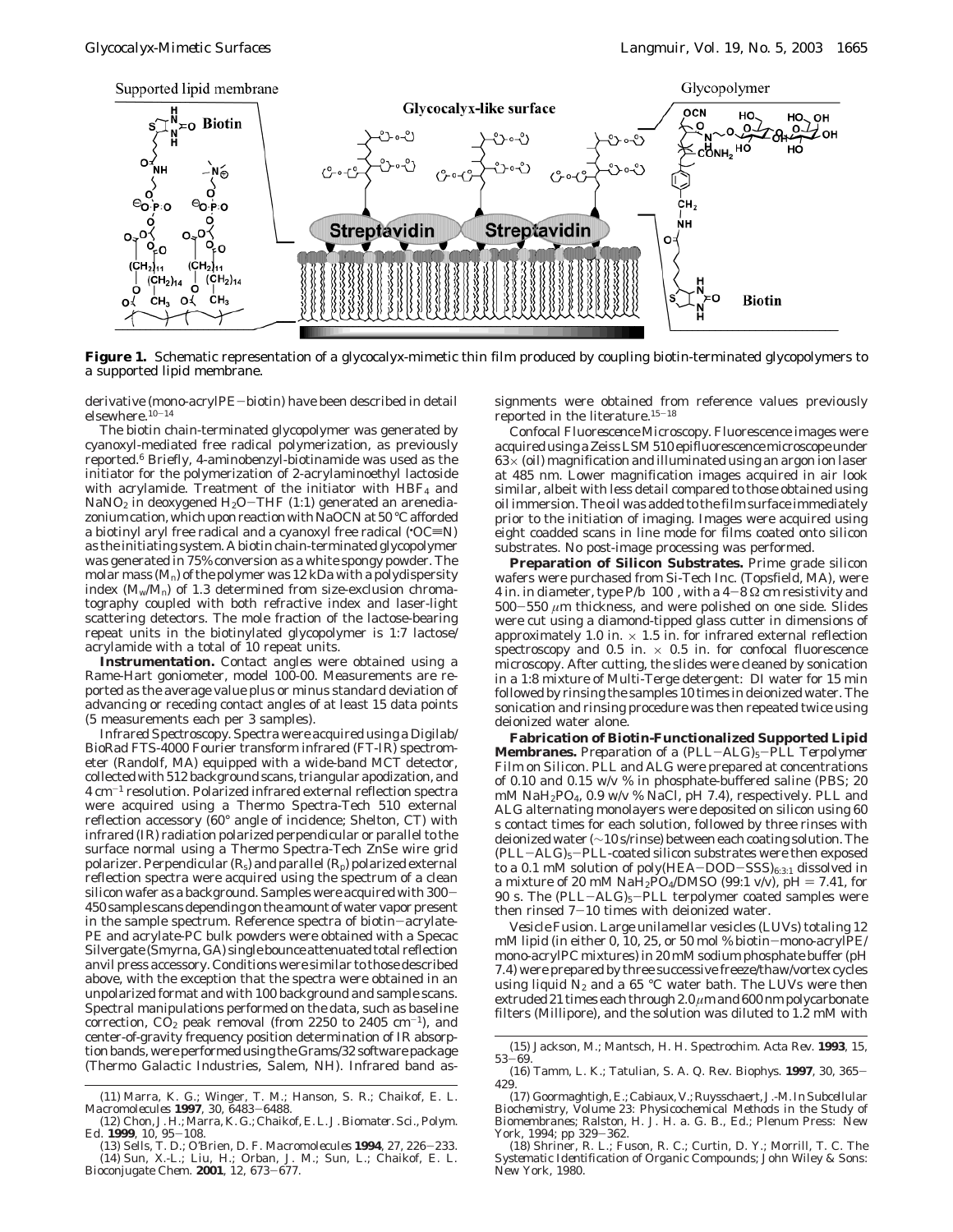20 mM sodium phosphate buffer (pH 7.4) and 750 mM NaCl. The (PLL-ALG)5-PLL terpolymer coated substrates were then incubated with the vesicle solution at 43 °C overnight for  $14-16$ h.

*In Situ Photopolymerization of a Supported Lipid Film.* Details of the photopolymerization of lipid films on alkylated glass and silicon have been reported elsewhere.<sup>9,10</sup> Briefly, a stock solution of coinitiators was prepared as 10 mM Eosin Y (EY), 225 mM triethanolamine (TEA), and 37 mM VP in water. A 10:1 (mol/ mol) monomer/EY ratio was used for photopolymerization. After lipid fusion, the samples were placed into a  $\bar{N}_2$ -purged atmosphere at 30% relative humidity and 10 *µ*L of initiator was added per 1 mL of sample solution. The initiator was gently mixed by slowly rotating the vial in a horizontal circular motion without lifting it from the bench surface. The sample was then irradiated with a Dynalume visible light lamp at an intensity of 50 mW/cm2. Following photopolymerization, the samples were washed with deionized water 6-8 times and stored for analysis.

**Generation of a Glycocalyx-Mimetic Surface on a Supported Lipid Membrane.** *Streptavidin Binding onto a Biotin-Functionalized Lipid Membrane.* Streptavidin and FITC-labeled streptavidin, for confocal fluorescence microscopy studies, were prepared in PBST (150 mM NaCl, 50 mM NaH2PO4, pH 7.34) at a concentration of 5 *µ*g/mL. Streptavidin-containing solutions were incubated with biotin-functionalized substrates for 15 min with horizontal shaking, followed by rinsing 10 times with deionized water.

*Glycopolymer Binding to a Streptavidin-Functionalized Surface.* Streptavidin-coated lipid membranes were incubated with biotin-terminated glycopolymer (25 *µ*g/mL) in PBST for 1 h at room temperature with horizontal shaking. The membrane was then washed 10 times with deionized water. For confocal fluorescence microscopy studies, the film was incubated with FITC-labeled *P. tetragonolobus* lectin (100 *µ*g/mL) in PBST for 1 h at room temperature with horizontal shaking and then washed 10 times with deionized water.

#### **Results and Discussion**

**Synthesis of a Biotin Chain-Terminated Glycopolymer.** Glycopolymers with surface anchoring groups located along the polymer backbone have been synthesized to generate carbohydrate-functionalized surfaces with potential utility in the design of novel immunochemical  $assays$ ,<sup>19</sup> in biocapture analysis,<sup>20</sup> and for coatings of implanted biomedical devices.<sup>1,2</sup> Nonetheless, glycopolymers bearing a series of pendant anchoring groups characteristically demonstrate reduced bioactivity due to steric hindrance, which is only partially offset through the introduction of a spacer arm between the anchor and the polymer backbone. Avidin (streptavidin)/biotin-based surface engineering has the advantage of being rapidly completed in a mild aqueous environment, with simple washing and purification steps. Thus, potential damage to candidate surface ligand groups due to the conjugation process is limited and any moiety that can be biotinylated can be immobilized onto an avidin/streptavidin surface. As such, polymers with biotinylated endgroups have recently been used to generate self-organizing proteinpolymer hybrid amphiphiles<sup>21</sup> and molecularly engineered surfaces.<sup>6</sup>

In this report, a chain-end-functionalized glycopolymer was synthesized in which multivalent lactose units serve as ligands for lectins and/or antibodies,<sup>22</sup> and a single biotin group on the initiating species provides a convenient anchor to avidin or streptavidin.<sup>23</sup> Modulating lactose

(20) Bundy, J. L.; Fenselau, C. *Anal. Chem.* **<sup>2001</sup>**, *<sup>73</sup>*, 751-757. (21) Hanink, J. M.; Cornelissen, J. J. L. M.; Farrera, J. A.; P., F.; De



**Figure 2.** Advancing and receding contact angles of successive assemblies of an alginate/poly-L-lysine (ALG/PLL) multilayer, terpolymer (TER), biotin-PE/PC lipid vesicles (B-PE/PC), streptavidin (STREP), and glycopolymer (GLY): (A) 10 mol % biotin-PE, (B) 25 mol % biotin-PE, and (C) 50 mol % biotin-PE.

density and polymer solubility was achieved by using acrylamide as a comonomer. Binding specificity to streptavidin has been previously verified using a SDS-PAGE gel shift assay and confocal fluorescence imaging of the glycopolymer adsorbed onto a streptavidin-patterned surface.<sup>6</sup>

<sup>(19)</sup> Thoma, G.; Patton, J. T.; Magnani, J. L.; Ernst, B.; Ohrlein, R.; Duthaler, R. O. *J. Am. Chem. Soc.* **<sup>1999</sup>**, *<sup>121</sup>*, 5919-5929.

Schryver, F. C.; Sommerdijk, N. A. J. M.; Nolte, R. J. M. *Angew. Chem.,*

*Int. Ed.* **<sup>2001</sup>**, *<sup>40</sup>*, 4732-4735. (22) Tietze, L. F.; Bothe, U.; Schuberth, I. *Chem. Eur. J.* **2000**, *6*,

<sup>836</sup>-842. (23) Wilchek, M.; Bayer, E. A. *Methods Enzymol.* **<sup>1990</sup>**, *<sup>184</sup>*, 5-13.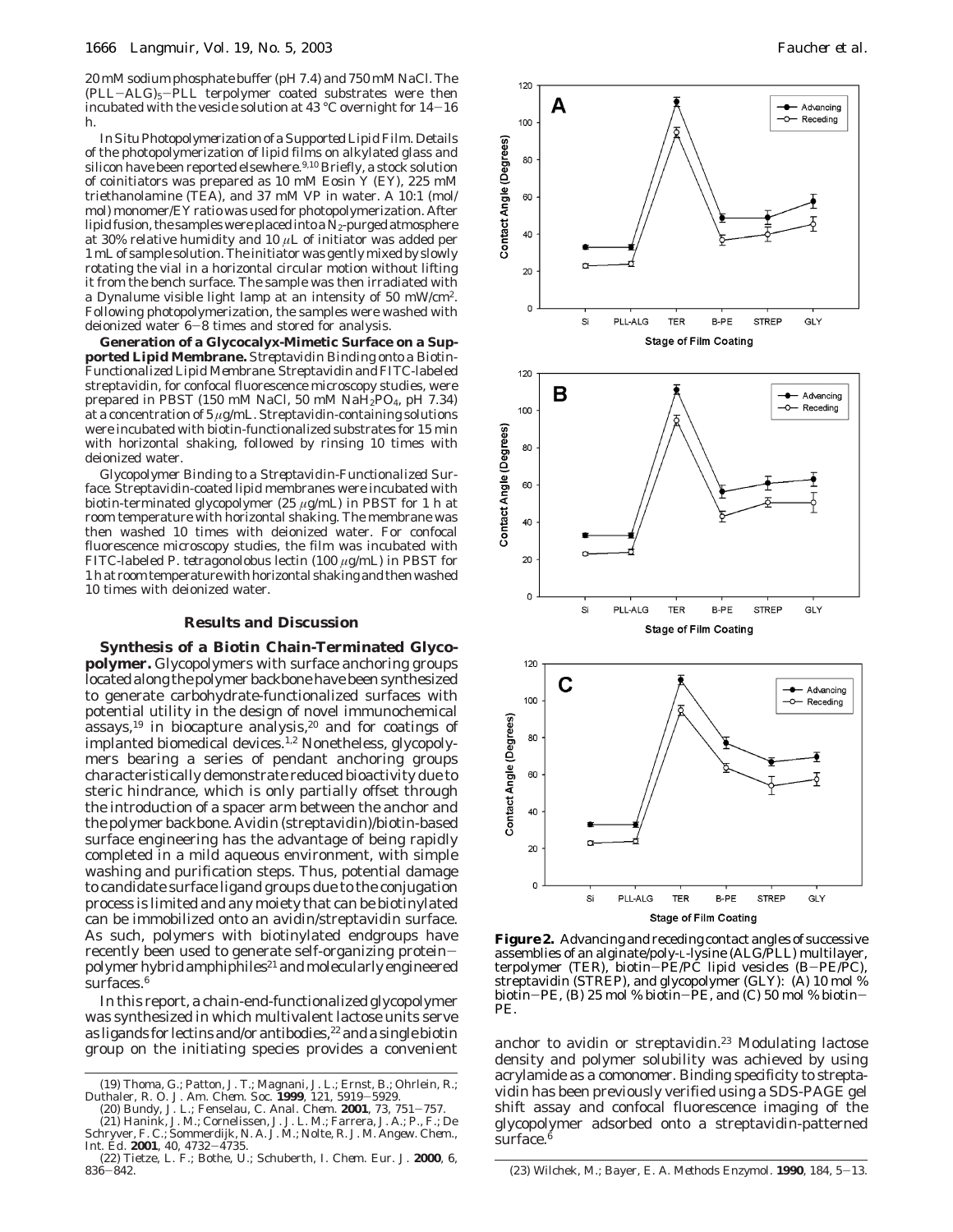**Table 1. Infrared Band Assignments for Components Present in a Glycocalyx-Mimetic Thin Film***<sup>a</sup>*

| absorption mode                     | frequency<br>$\left( \text{cm}^{-1} \right)$ | component of film   |
|-------------------------------------|----------------------------------------------|---------------------|
| OH stretch                          | $3600 - 3000$                                | ALG, GLY            |
| amide A (mostly $N-H$ )             | ${\sim}3300$                                 | PLL, STREP          |
| amide B                             | $\sim$ 3100                                  | <b>STREP</b>        |
| $CH2$ stretch (antisymm)            | $2926 - 2918$                                | TER, B-PE, PC       |
| $CH2$ stretch (symm)                | $2853 - 2850$                                | TER, B-PE, PC       |
| $C=O$ (ester)                       | 1735                                         | TER, B-PE, PC       |
| amide I                             | 1650                                         | PLL, STREP          |
| COO <sup>-</sup> stretch (antisymm) | 1602                                         | AI.G                |
| amide II                            | 1550                                         | PLL, STREP          |
| $CH2$ bend (scissoring)             | 1456                                         | TER, B-PE, PC       |
| COO <sup>-</sup> stretch (symm)     | 1402                                         | AI.G                |
| $PO2$ stretch (antisymm)            | $\sim$ 1263 $-$ 1245                         | B-PE, PC (stronger) |
| $C-O-C$ stretch (antisymm)          | $\sim$ 1225-1217                             | TER, B-PE, PC, GLY  |
| $C=O-O-C$ stretch<br>(antisymm)     | $\sim$ 1171                                  | TER, B-PE, PC       |
| $C=O-O-C$ stretch (symm)            | $\sim$ 1100                                  | TER, B-PE, PC       |
| $PO2$ stretch (symm)                | $\sim$ 1090                                  | B-PE, PC (stronger) |
| $C-O-C$ stretch (symm)              | $\sim$ 1040 $-$ 1030 $^{-}$                  | TER, B-PE, PC, GLY  |
| $(CH3)3N+$ bend (antisymm)          | 975                                          | PC.                 |
| $(CH3)3N+$ bend (symm)              | 925                                          | PC.                 |
| $P-O$ stretch (symm)                | 816                                          | B-PE, PC            |

*<sup>a</sup>* Abbreviations: antisymm, antisymmetric; symm, symmetric; PLL, poly-L-lysine; ALG, alginate; TER, poly $(HEA_6 - AOD_3 - SSS_1)$ terpolymer; B-PE, biotin-mono-acrylPE; PC, mono-acrylPC; STREP, streptavidin; GLY, glycopolymer.



**Figure 3.** Parallel  $(R_p)$  (I) and perpendicular  $(R_s)$  (II) polarized external reflection infrared spectra of polymerized 10 mol % biotin–PE/PC (A), 25 mol % biotin–PE/PC (B), and 50 mol %<br>biotin–PF/PC (C) films. IR bands labeled with an asterisk in biotin-PE/PC (C) films. IR bands labeled with an asterisk in  $R_p$  polarized spectra indicate  $CH_2$  absorption modes that are changing in intensity with increasing biotin-PE content as shown in part I, spectra  $A-C$ .



**Figure 4.** Parallel  $(R_n)$  (I) and perpendicular  $(R_s)$  (II) polarized external reflection infrared spectra of a polymerized 10 mol % biotin-PE/PC film (A) and spectra following successive absorption of streptavidin (B) and a glycopolymer (C). IR bands labeled with an asterisk in  $R_p$  polarized spectra indicate CH<sub>2</sub> absorption modes that are changing in intensity after streptavidin binding to the biotin-PE-functionalized surface as shown in part I, spectra A and B.

**Fabrication of a Glycocalyx-Mimetic Surface using Biotin**-**Streptavidin Coupling to a Supported Lipid Film.** We have demonstrated in prior reports that membrane-mimetic films that are stable in air and under static and dynamic flow conditions in an aqueous environment can be produced by in situ polymerization of a planar lipid assembly on a variety of alkylated supports.10 Significantly, an alkylated terpolymer, electrostatically coupled to a polyelectrolyte multilayer, allows film fabrication on a hydrophilic cushion that facilitates the incorporation of transmembrane proteins. In this investigation, mixed vesicles, comprised of polymerizable lipids with either biotin or phosphatidylcholine headgroups, were fused onto an alkylated terpolymer bound to a poly-Llysine/alginate multilayer. Streptavidin and subsequent glycopolymer coating of the polymerized lipid film was then performed to produce a glycocalyx mimic.

Contact angles were measured at various stages for films containing 10, 25, or 50 mol % biotin-PE/PC lipids (B-PE/PC) (Figure 2). In agreement with prior studies, advancing contact angles for the ALG/PLL multilayer were low (35°) and increased after the addition of the terpolymer  $(105-109^{\circ})$ .<sup>10</sup> Contact angles for films composed solely of lipids containing a phosphatidylcholine headgroup char-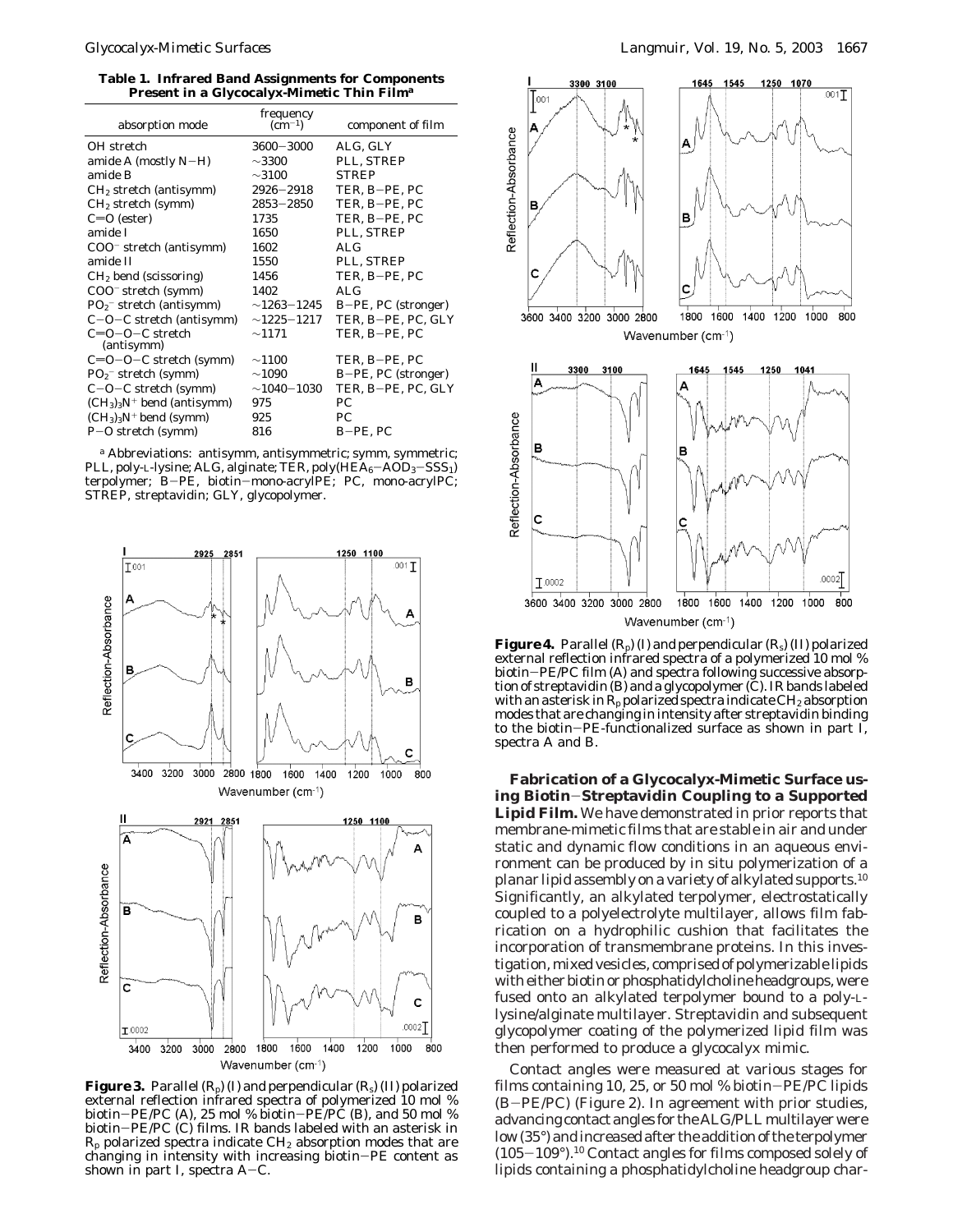

**Figure 5.** Parallel (Rp) (I) and perpendicular (Rs) (II) polarized external reflection infrared spectra of a polymerized 25 mol % biotin-PE/PC film (A) and spectra following successive absorption of streptavidin (B) and a glycopolymer (C). IR bands labeled with an asterisk in  $R_p$  polarized spectra indicate CH<sub>2</sub> absorption modes that are changing in intensity after streptavidin binding to the biotin-PE-functionalized surface as shown in part I, spectra A and B.

acteristically range between 50 and 60°.9,10,24,25 The addition of biotinylated lipids, however, produced a small but noticeable increase in film hydrophobicity, with contact angles of 51, 59, and 77° for films containing 10, 25, and 50 mol % of biotin-PE, respectively.

Advancing contact angles were unchanged upon addition of streptavidin or glycopolymer to 10 or 25 mol % biotin-PE/PC films. A reduction in film hydrophobicity from 77° to 65° was observed after incubation of the 50 mol % biotin-PE/PC sample with streptavidin. Glycopolymer coating, even at high surface binding density, was not associated with further reduction in contact angle.

**Structural Characterization of a Glycocalyx-Membrane-Mimetic Film Using Polarized Infrared External Reflection Spectroscopy.** *The Effect of Increasing Biotin*-*PE Film Concentration.* Polarized external reflection infrared spectra were acquired during each stage of film construction in order to identify functional group characteristics and induced structural changes unique to each film component. Specifically, infrared spectroscopy provides detailed information re-



**Figure 6.** Parallel  $(R_p)$  (I) and perpendicular  $(R_s)$  (II) polarized external reflection infrared spectra of a polymerized 50 mol % biotin-PE/PC film (A) and spectra following successive absorption of streptavidin (B) and a glycopolymer (C).

garding hydrocarbon chain conformation and order and, by using polarized spectra, molecular orientation. The level of disorder may influence film properties, such as diffusion across a lipid membrane, as well as the orientation and assembly of membrane-associated proteins. Characteristic IR absorption bands of the component structures of the fabricated glycocalyx-mimetic film are summarized in Table 1.

Varying the surface concentration of biotin-PE yields several changes in  $R_s$  and  $R_p$  spectra (Figure 3). On increasing biotin-PE content from 10 to 25 mol %, a decrease is observed in the combination of symmetric  $C=$ O-O-C and  $PQ_2$ <sup>-</sup> stretches at ~1100 cm<sup>-1</sup> in the R<sub>s</sub> notatived spectrum (Figure 3H, A vs B). In addition polarized spectrum (Figure 3II, A vs B). In addition, increasing biotin-PE composition is associated with a broadening of the antisymmetric  $\mathrm{PO}_2^-$  headgroup band at  $1250 \text{ cm}^{-1}$  that appears to shift to a lower wavenumber in both  $R_p$  and  $R_s$  polarized spectra (Figure 3I,II, A-C). Reference ATR-IR spectra of acrylate-PC and biotinacrylate-PE in powder form demonstrate that both compounds possess  $PQ_2^-$  antisymmetric ( $\sim$ 1245 cm<sup>-1</sup>) and symmetric  $(1090 \text{ cm}^{-1})$  stretches, although the intensities of these bands are significantly reduced in biotin-PE. Thus, it is likely that the observed reduction in intensity at 1100  $\rm cm^{-1}$  in the  $\rm R_s$  polarized spectra results from a direct change in film composition (i.e., a reduction in acrylate-PC). Likewise, the shift and broadening of the band at ∼1250 cm-<sup>1</sup> to a lower wavenumber is due to both a reduction of the  $PO_2^-$  antisymmetric stretch and a simultaneous increase of the  $C-\overline{O}-C$  stretch at 1217 cm<sup>-1</sup>.

<sup>(24)</sup> Hayward, J. A.; Durrani, A. A.; Lu, Y.; Clayton, C. R.; Chapman, D. Biomaterials 1986, 7, 252-258.

D. *Biomaterials* **<sup>1986</sup>**, *<sup>7</sup>*, 252-258. (25) Kohler, A. S.; Parks, P. J.; Mooradian, D. L.; Rao, G. H. R.; Furcht, L. T. *J. Biomed. Mater. Res.* **<sup>1996</sup>**, *<sup>32</sup>*, 237-242.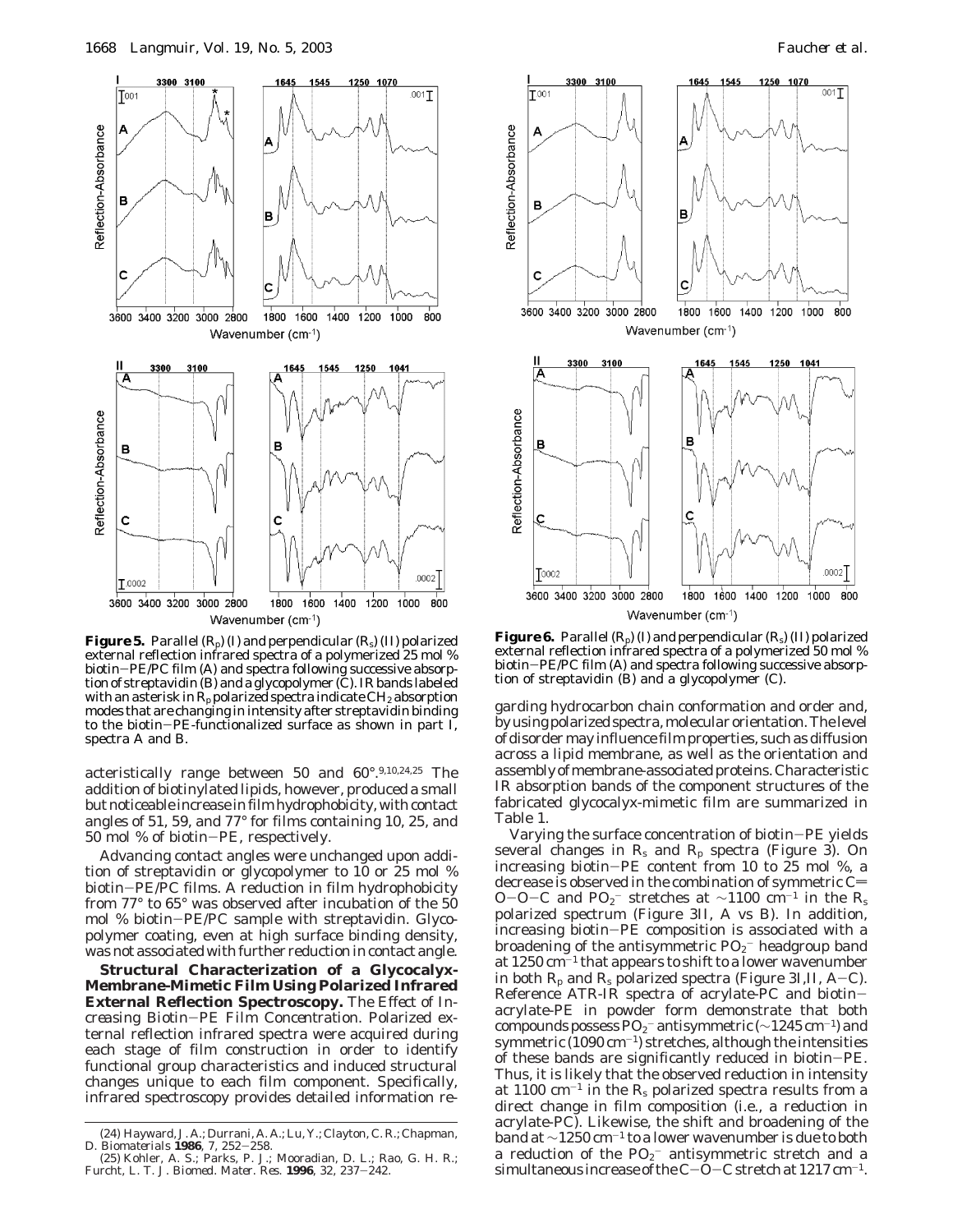

Figure 7. Confocal fluorescence microscopic images of FITC-streptavidin bound to films comprised of 10 mol % B-PE/PC (A), 25 mol % B-PE/PC (B), 50 mol % B-PE/PC (C), and PC only (D). Confocal fluorescence microscopic images of FITC-labeled lectin bound to glycopolymer-coated surfaces produced on films of 10 mol % B-PE/PC (E), 25 mol % B-PE/PC (F), 50 mol % B-PE/PC (G), and PC only (H) films. All images were acquired using a  $63\times$  oil immersion lens.

The most notable difference in the polarized IR spectra on varying biotin concentration occurs in the *ν*<sup>a</sup> and *ν*<sup>s</sup>  $CH<sub>2</sub>$  stretching modes from 3000 to 2800 cm<sup>-1</sup> of the R<sub>p</sub> polarized spectra, which shift from negative to positive with increasing biotin-PE concentration (Figure 3I, A-C). The observation of positive and negative absorption bands in polarized spectra has been previously reported in theoretical and experimental studies of monomolecular thin films coated onto silicon substrates.<sup>26-29</sup> We have also observed this behavior in polymeric lipid films deposited onto OTS/Si<sup>9</sup> and onto  $(PLL/ALG)_5-PLL-poly (HEA_6-DOD_3-SSS_1)$  terpolymer/Si<sup>10</sup> coated substrates. Using the Fresnel reflection equations for a three-phase system,<sup>26,28,30,31</sup> we correlated, qualitatively and quantitatively, the positive and negative methylene absorption modes with the molecular orientation of the alkyl chains in the OTS, terpolymer, and supported lipid monolayers.<sup>9,10</sup> From these investigations, we correlated the positive intensity of the  $R_p$  polarized  $\nu_a$  and  $\nu_s$  CH<sub>2</sub> stretching modes with a random alkyl chain orientation that is tilted away from the surface normal and negative  $CH<sub>2</sub>$  stretching modes with more ordered alkyl chain packing. In this regard, the negative CH<sub>2</sub> absorption bands observed in the 10 mol % B-PE/PC film (Figure 3I, A) are indicative of ordered alkyl chains. An ordered alkyl chain orientation is also supported by the frequency positions of the methylene stretching modes, which can be utilized to assess hydrocarbon chain order.32-<sup>34</sup> The *ν*<sup>a</sup> and *ν*<sup>s</sup> CH2 positions of 2919 and 2851  $\text{cm}^{-1}$ , respectively, indicate that the alkyl chains are only slightly disordered and possess a predominance of trans conformers.

Increasing the concentration of biotin-PE induces alkyl chain disorder. Specifically, in films containing 25 mol %

- (29) Yen, Y.-S.; Wong, J. *J. Phys. Chem.* **<sup>1989</sup>**, *<sup>93</sup>*, 7208-7216. (30) Hansen, W. N. *Symp. Faraday Soc.* **<sup>1970</sup>**, *<sup>4</sup>*, 27-35.
- (31) Allara, D. L. *Pap. Meet.* $-Am$ . Chem. Soc., Div. Org. Coat. Plast.<br>Chem. **1976**, 36, 399-402.
- *Chem.* **<sup>1976</sup>**, *<sup>36</sup>*, 399-402. (32) Tasumi, M. S.; Miyaza, T. J. *J. Mol. Spectrosc.* **1962**, *9*, 261. (33) Snyder, R. G.; Hsu, S. L.; Krimm, S. *Spectrochim. Acta, Part A* **<sup>1978</sup>**, *<sup>34</sup>*, 395-406.

of biotin-PE, the intensity of methylene absorption modes shifts from negative to positive, indicating an increase in random chain orientation (Figure 3I, B). In support of this notion, the  $v_a$  CH<sub>2</sub> band also increases from 2919 to  $2920 \,\mathrm{cm}^{-1}$ . Further, in films containing  $50 \,\mathrm{mol}$ % of biotin-PE (Figure 3I, C), methylene bands are positive and the  $ν$ <sub>a</sub> CH<sub>2</sub> band shifts to 2925 cm<sup>-1</sup>, consistent with disordered hydrocarbon chains containing large numbers of gauche conformers.

*Binding of Streptavidin and Glycopolymer to Biotin-Functionalized Surfaces.* Polarized IR spectra obtained after streptavidin binding are presented in Figures  $4-6$ , spectra B. The presence of streptavidin is represented by the appearance of amide A ( $\sim$ 3300 cm<sup>-1</sup>) and amide B (∼3100 cm-1) bands. An additional observation is the increase in the negative intensity of the  $R_p$  polarized methylene absorption bands for both the 10 and 25 mol % B-PE/PC films that may represent induced alkyl chain orientation. Further investigations using deuterated components are ongoing in order to fully define these events. No appreciable changes were noted in IR spectra after glycopolymer binding (Figures 4-6, spectra C).

**Fluorescence Imaging of Streptavidin and Glycopolymer Bound onto Membrane-Mimetic Films.** Confocal fluorescence images obtained after incubation of biotin-derivatized films with FITC-labeled streptavidin are presented in Figure 7A-C. As expected, surface fluorescence increases with increasing concentrations of biotin-PE. Of interest, microdomains of FITC-labeled streptavidin appear on films containing 50 mol % biotin-PE and may indicate a clustering of biotin-PE. It is possible that the inhomogeneity of the observed fluorescence is related to microphase separation of the PC and biotinylated lipids. Moreover, it is also plausible that increasing alkyl chain disorder along with a small but noticeable increase in film hydrophobicity may be indicative of incomplete vesicle fusion at high biotin-PE surface concentrations. Additional investigations are ongoing to further address this possibility.

Fluorescence images after incubation with FITC-labeled lectin are presented in Figure 7E-G. Notably, glycopolymer-modified surfaces demonstrate a much greater degree of homogeneous fluorescence at 25 and 50 mol % biotin-PE labeling when compared to the corresponding strepta-

<sup>(26)</sup> Dluhy, R. A. *J. Phys. Chem.* **1986**, *90*, 1373–1379.<br>(27) Wong, J. S.; Yen, Y.-S. *Appl. Spectrosc.* **1988**, *42*, 598–604.<br>(28) Mielczarski, J. A.; Yoon, R. H. *J. Phys. Chem.* **1989**, *93*, 2034–<br>38

<sup>2038.</sup>

<sup>(34)</sup> Painter, P. C.; Coleman, M. M.; Koenig, J. L. *The Theory of Vibrational Spectroscopy and its Application to Polymeric Materials*; John Wiley & Sons: New York, 1982.